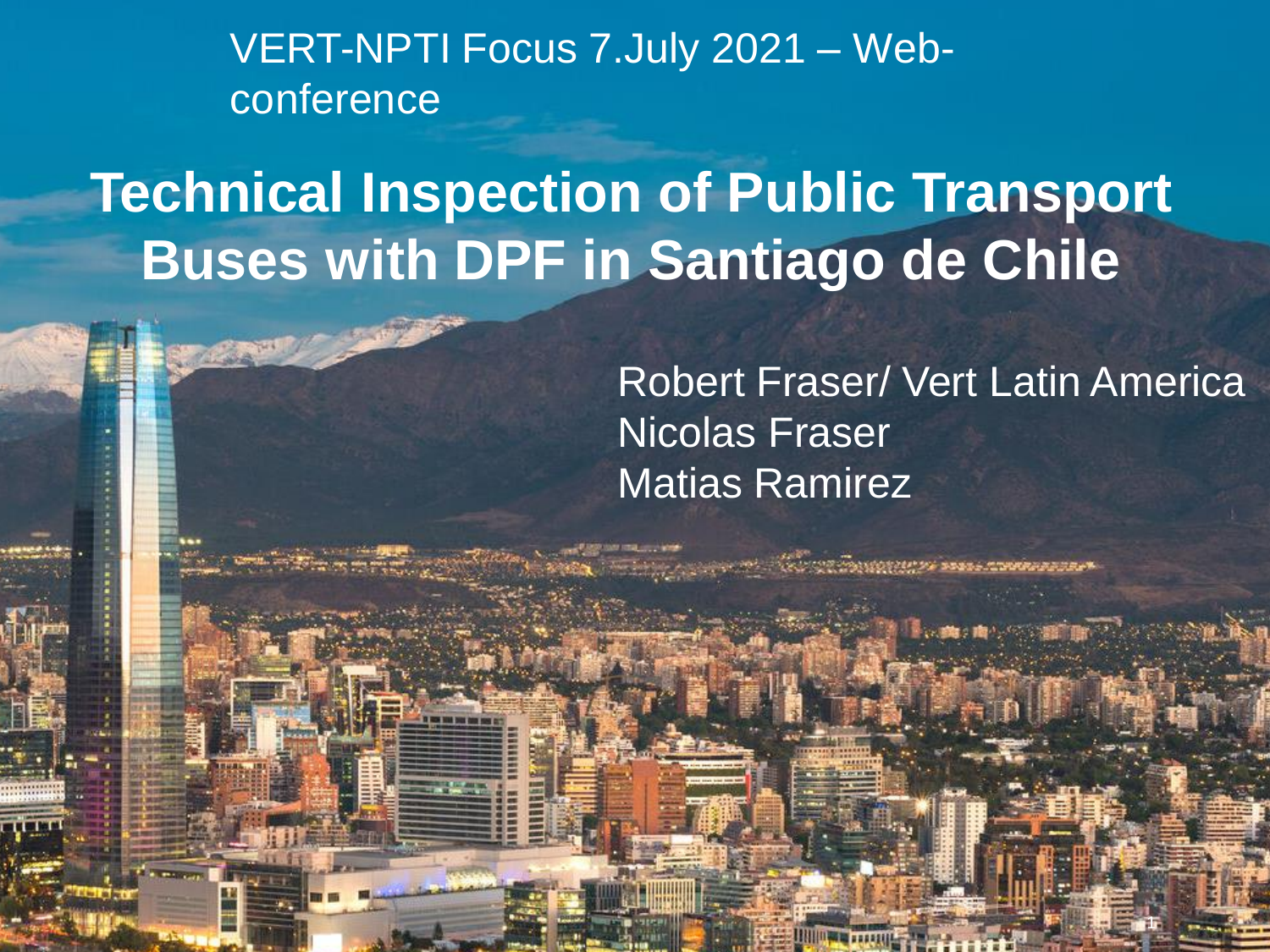

#### **DPFs in Santiago de Chile**

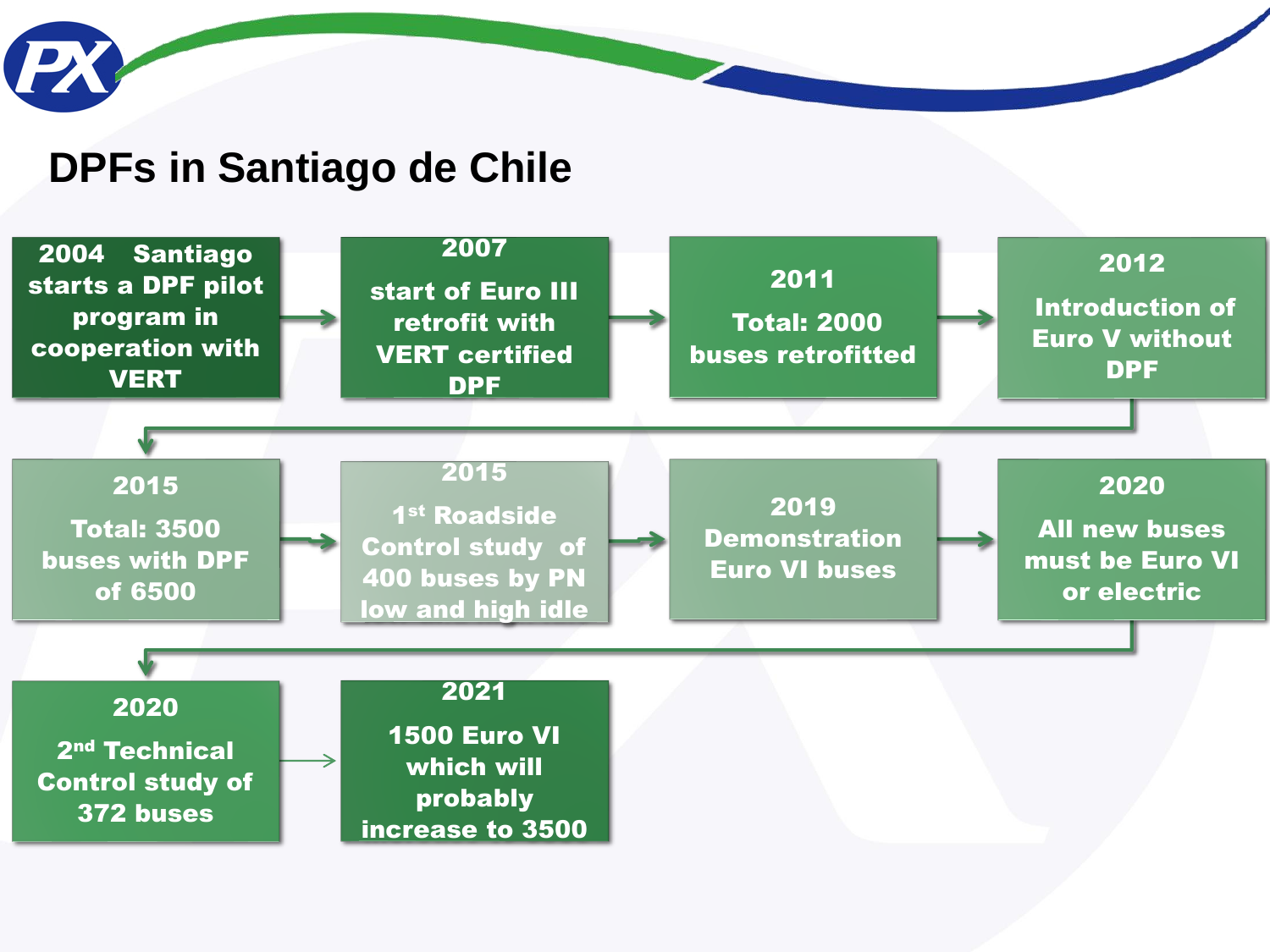

### **1st Roadside Technical Control**

- PN random roadside measurements of 400 buses, at end of pipe.
- Using NPET-TSI
- Goal: implement solid PN measurement for inspection.

Reinoso ETH 2016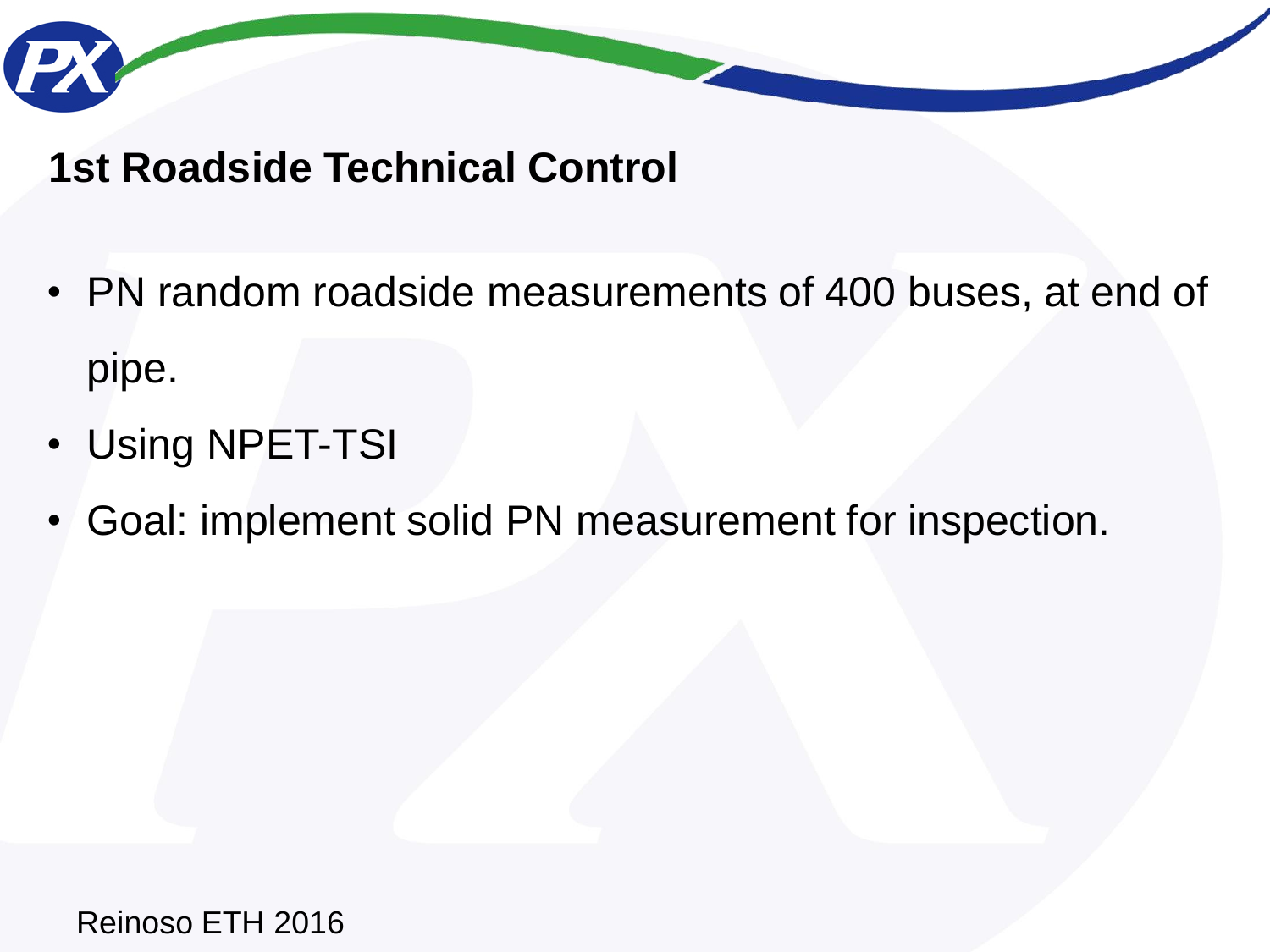## **1st Roadside Technical Control: PN v/s Opacity at Free acceleration**



Reinoso ETH 2016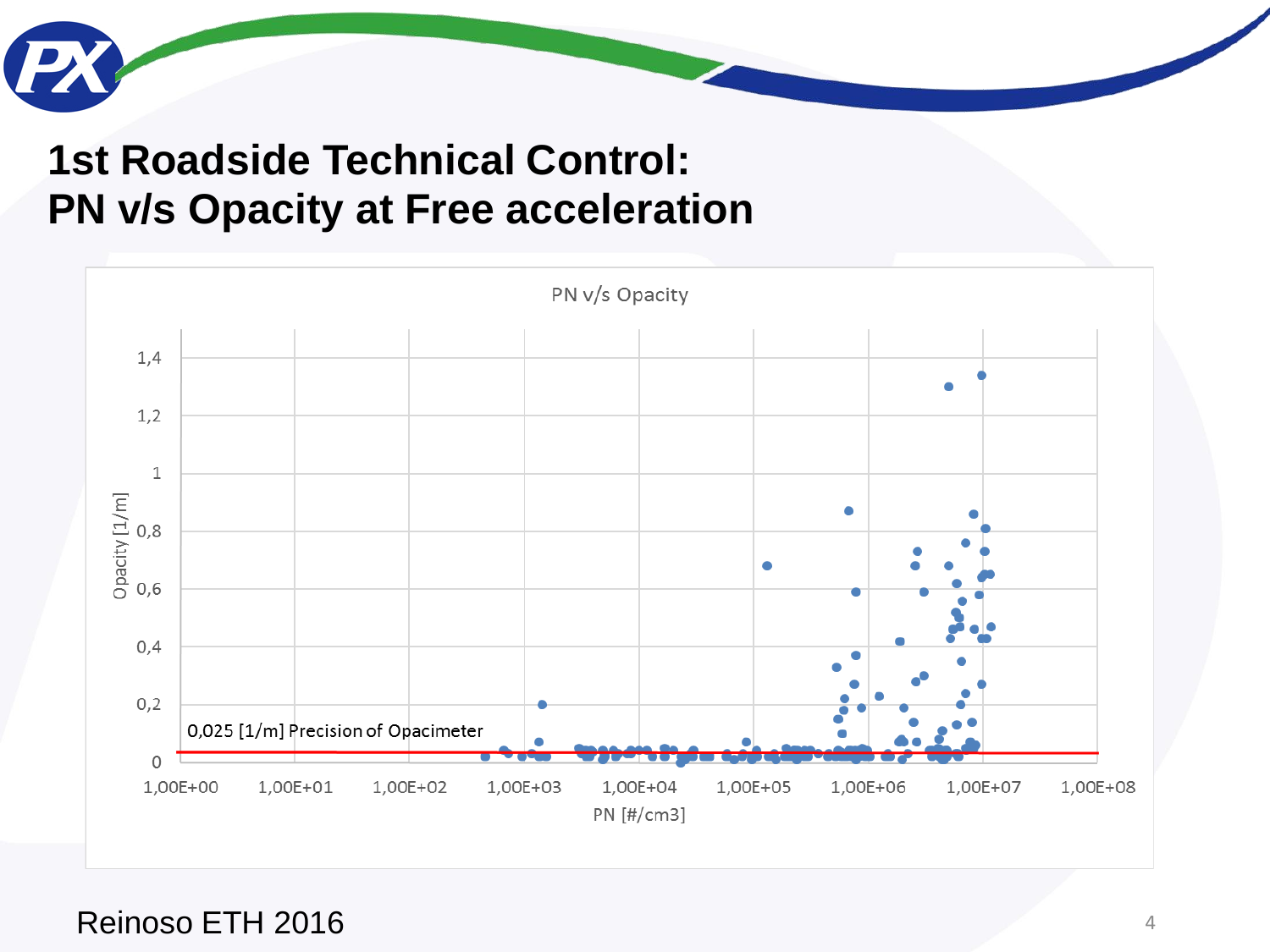## **1st Roadside Technical Control: End of pipe PN Limit to detect Abnormal Emissions**

- Separation in bimodal structure (normal and abnormal), clearest for low idle.
- Low Idle speed is easier to implement in road side control (no driver or RPM electronic control interferences)
- Bimodal structure determines limit of 2.2x10E+5 [#/cm<sup>3</sup>] as threshold.

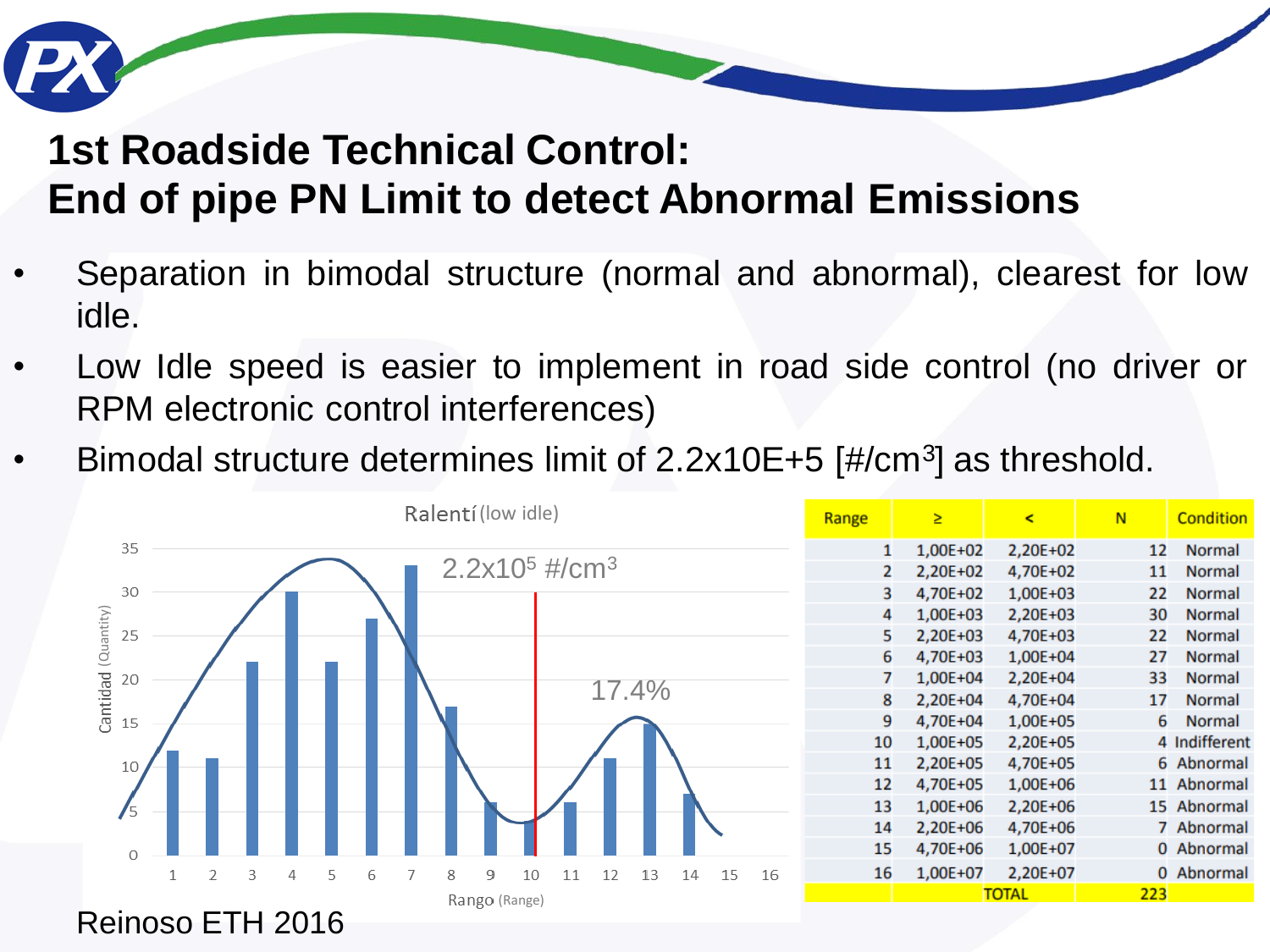

## **2nd Campaign to Measure Nanoparticles in 372 buses - 2020:**

**Objetive:** Obtain data on DPF condition on buses in the Transantiago System

- Criteria and methodologies used in:
	- Switzerland
	- Netherlands
	- Chile
- Support of :
	- Ministerio del Medio Ambiente
	- Ministerio de Transportes y Telecomunicaciones
- Used NPET provided by TSI

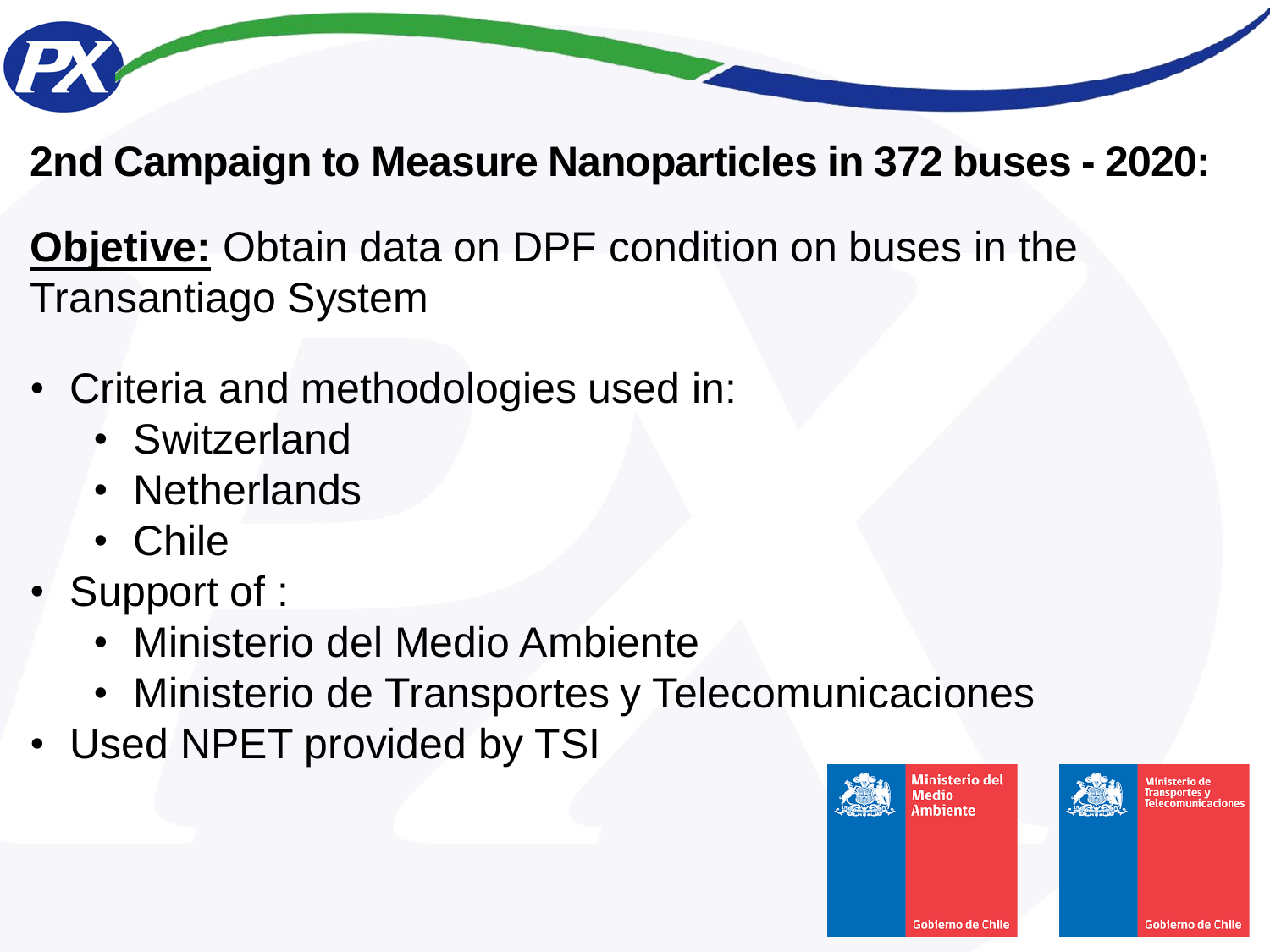

- Protocol recommended by Federal Office for the Environment Switzerland (FOEN)
- PN measurement at low-idle
- 15+ cm into the exhaust line.
- 55 seconds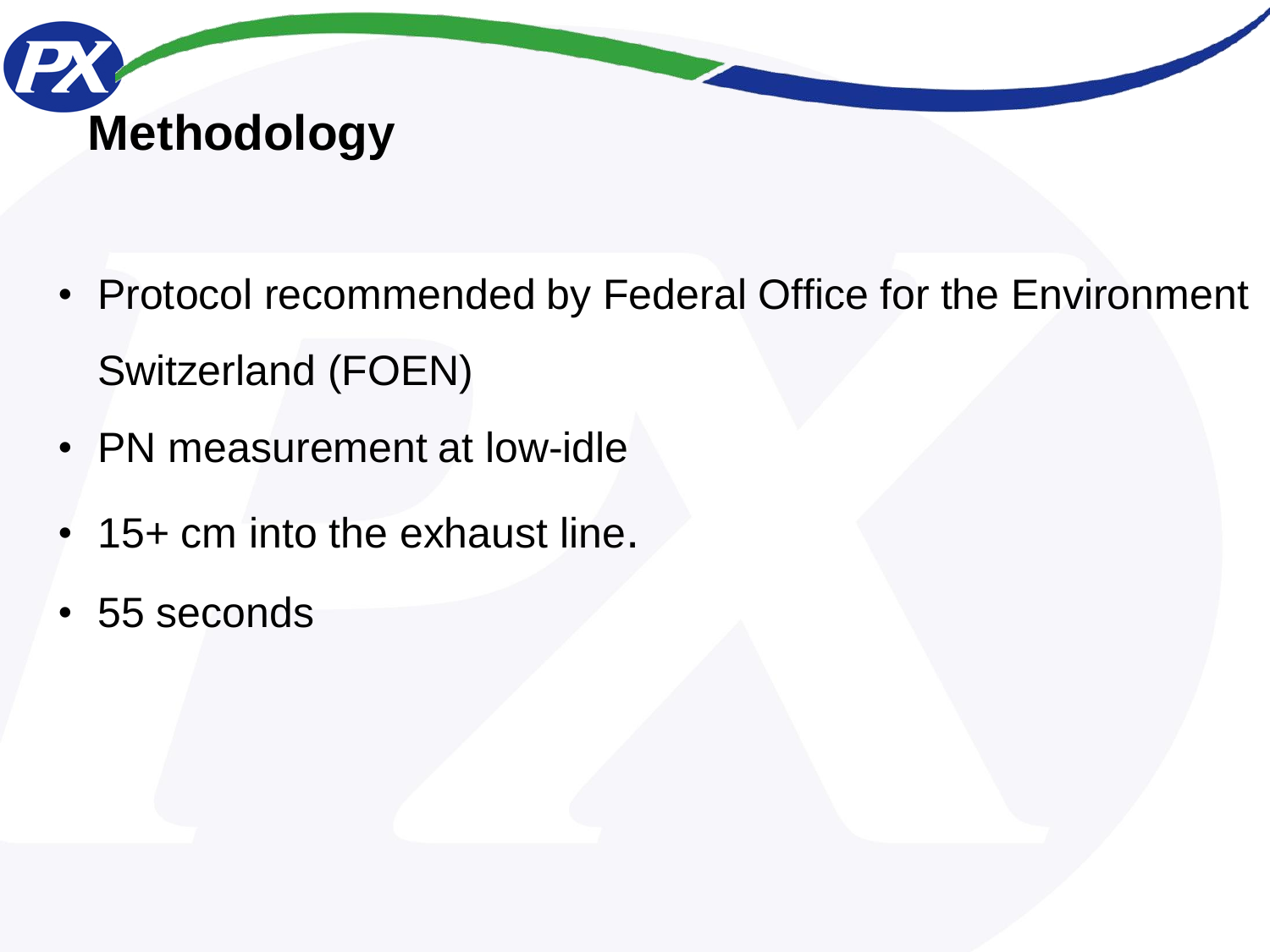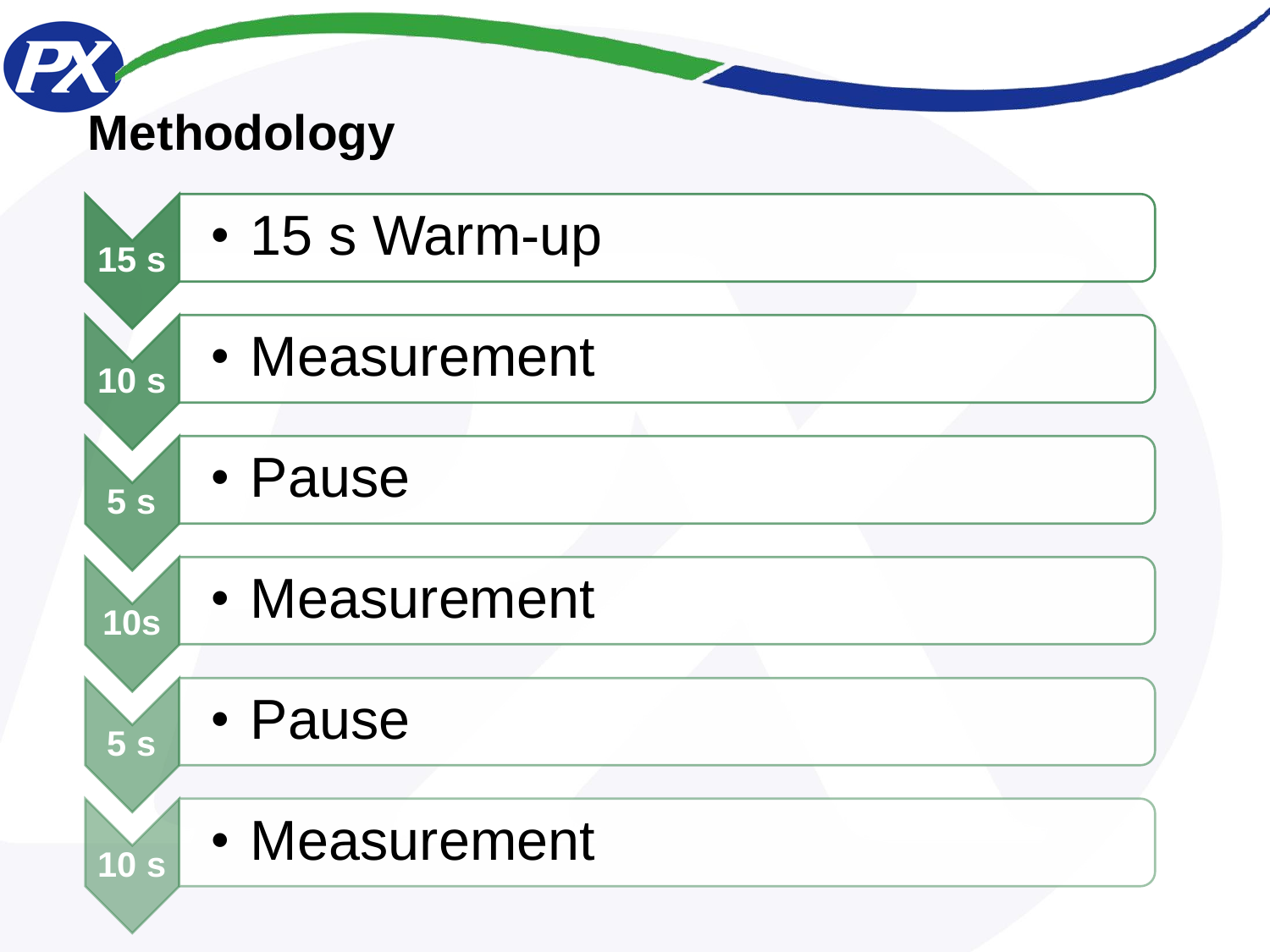

## **Measurement method**

- Measurements were made with the TSI NPET HC instrument
- METAS 2014 certification
- Solid-particle number concentration measurement range to 100,000,000 particles/cm^3



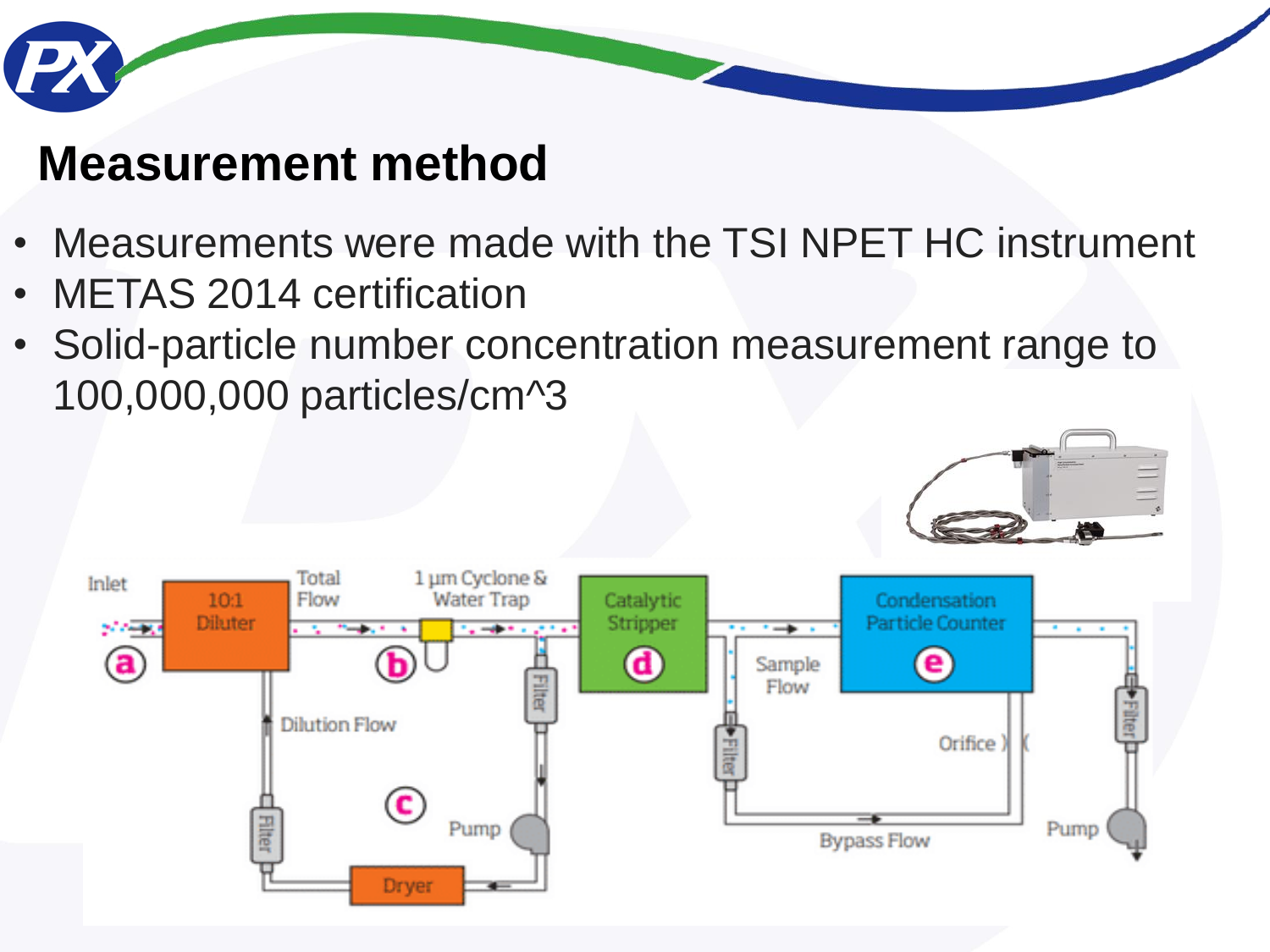## **Measurements**

## • 372 buses

- 5 fleet companies.
- Euro III with DPF
- Euro III without DPF
- Euro V (without DPF)
- Euro VI



Euro III w/o DPF Euro III w DPF  $\blacksquare$  Euro V



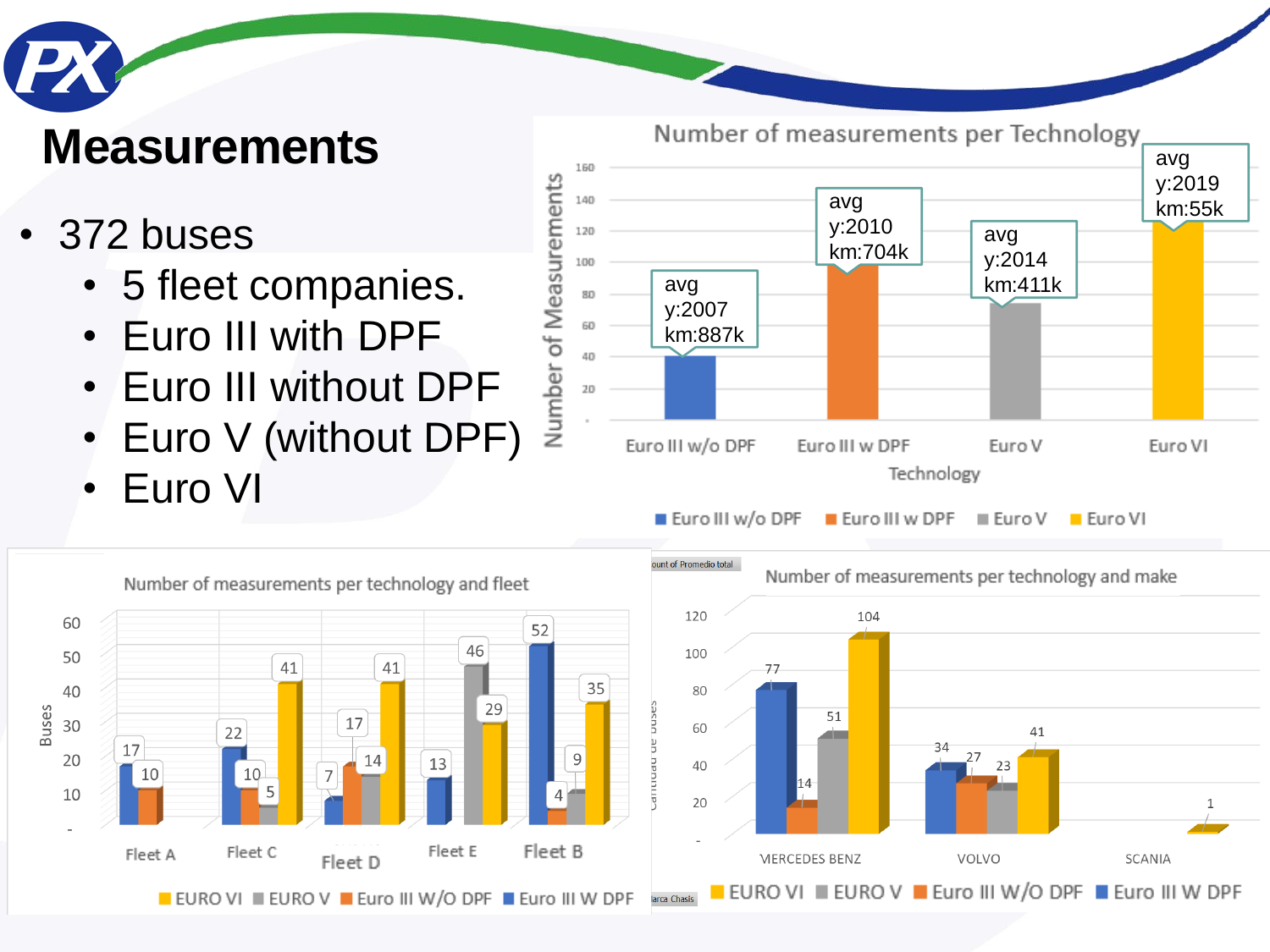## **PX Results**

#### Results by Make: Emission technologies



High degree of DPF deterioration, failure or removal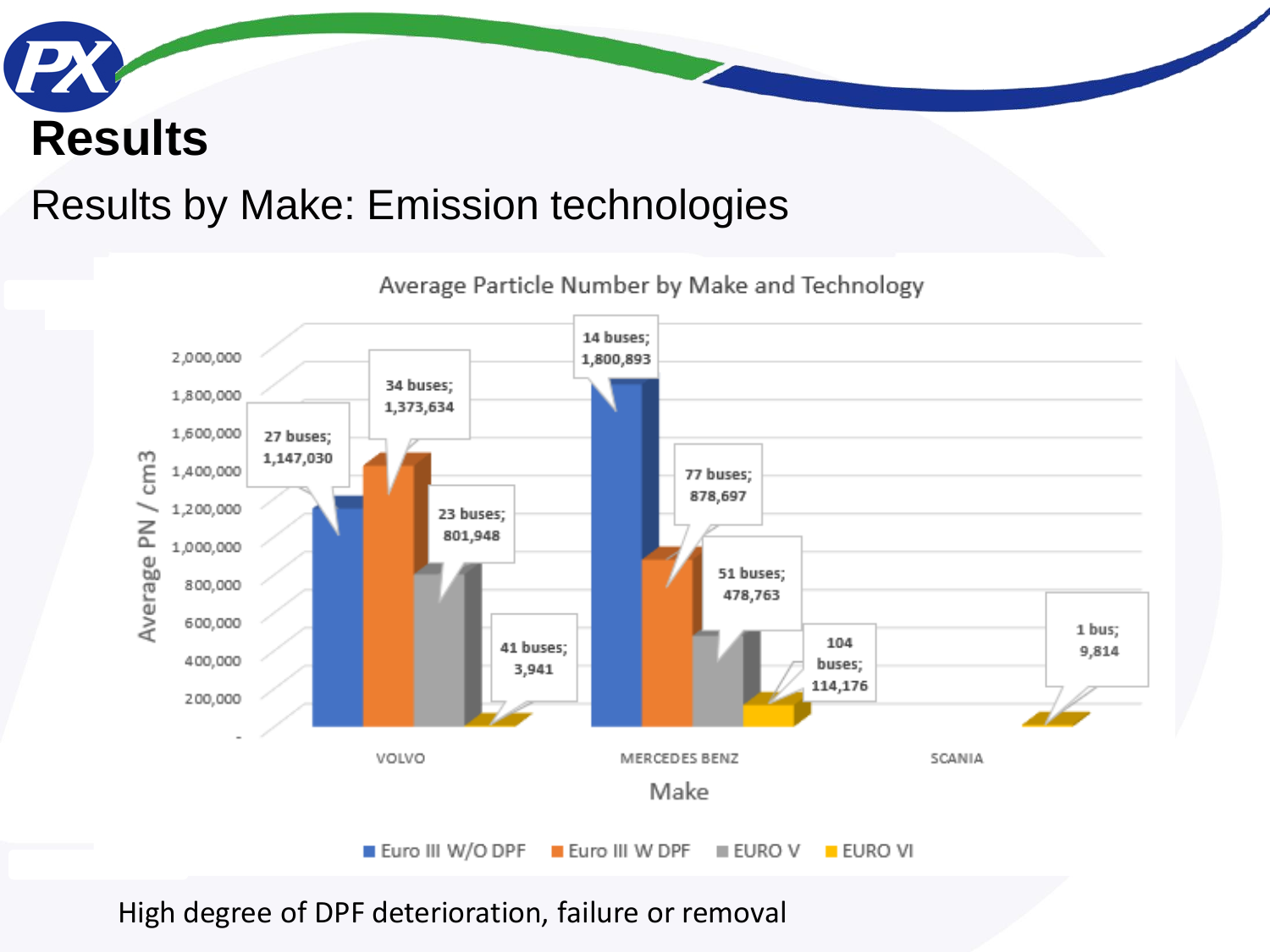## **Results** Results by fleet: Euro III with DPF and without DPF



DPFs reduce significantly the particle numbers but maintenance is required to ensure optimal performance. The fleets with best maintenance have the lowest emissions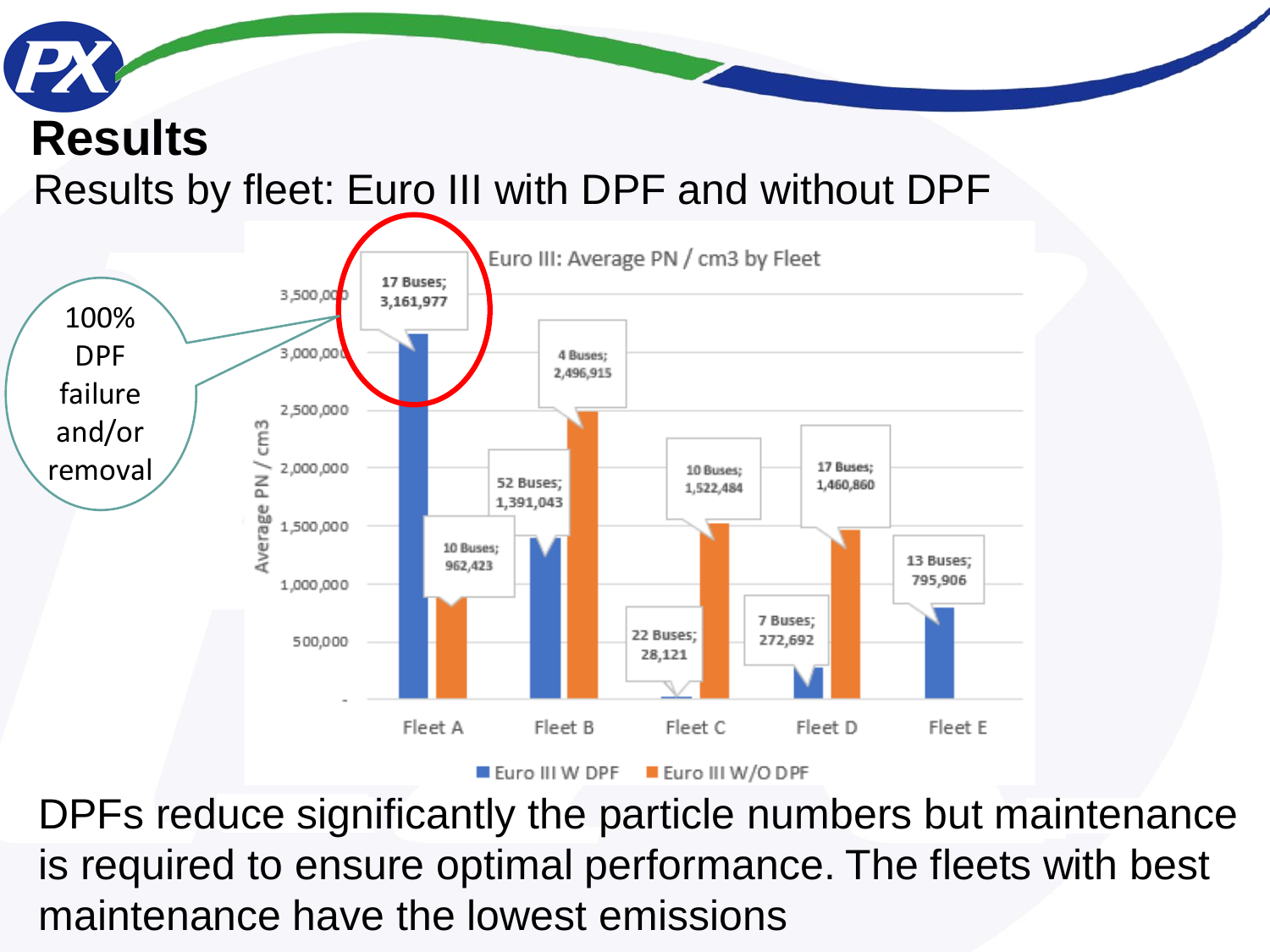# **Results**

### Results by fleet: Euro V (without DPF)



100% of Euro V buses without DPF fail the 250.000 PN/cm<sup>3</sup> criteria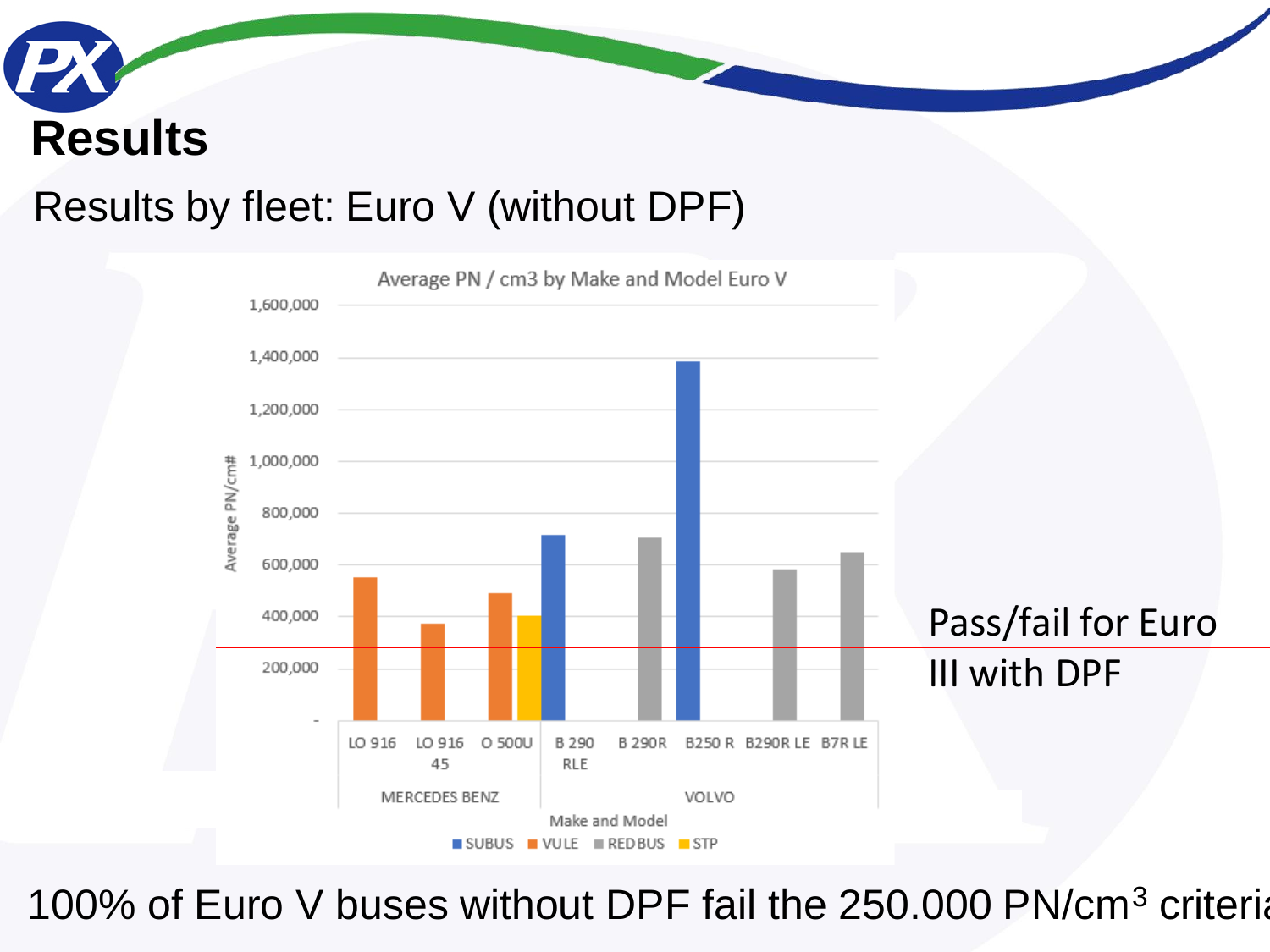# **Results**

## Results by fleet: Euro VI (143 2019-buses and 3 2017-buses)



A single O-500U 1930 marked over 10.000.000 PN/cm^3. This value is associated to poor maintenance and increased average 99+% of new Euro VI buses approve pass/fail criteria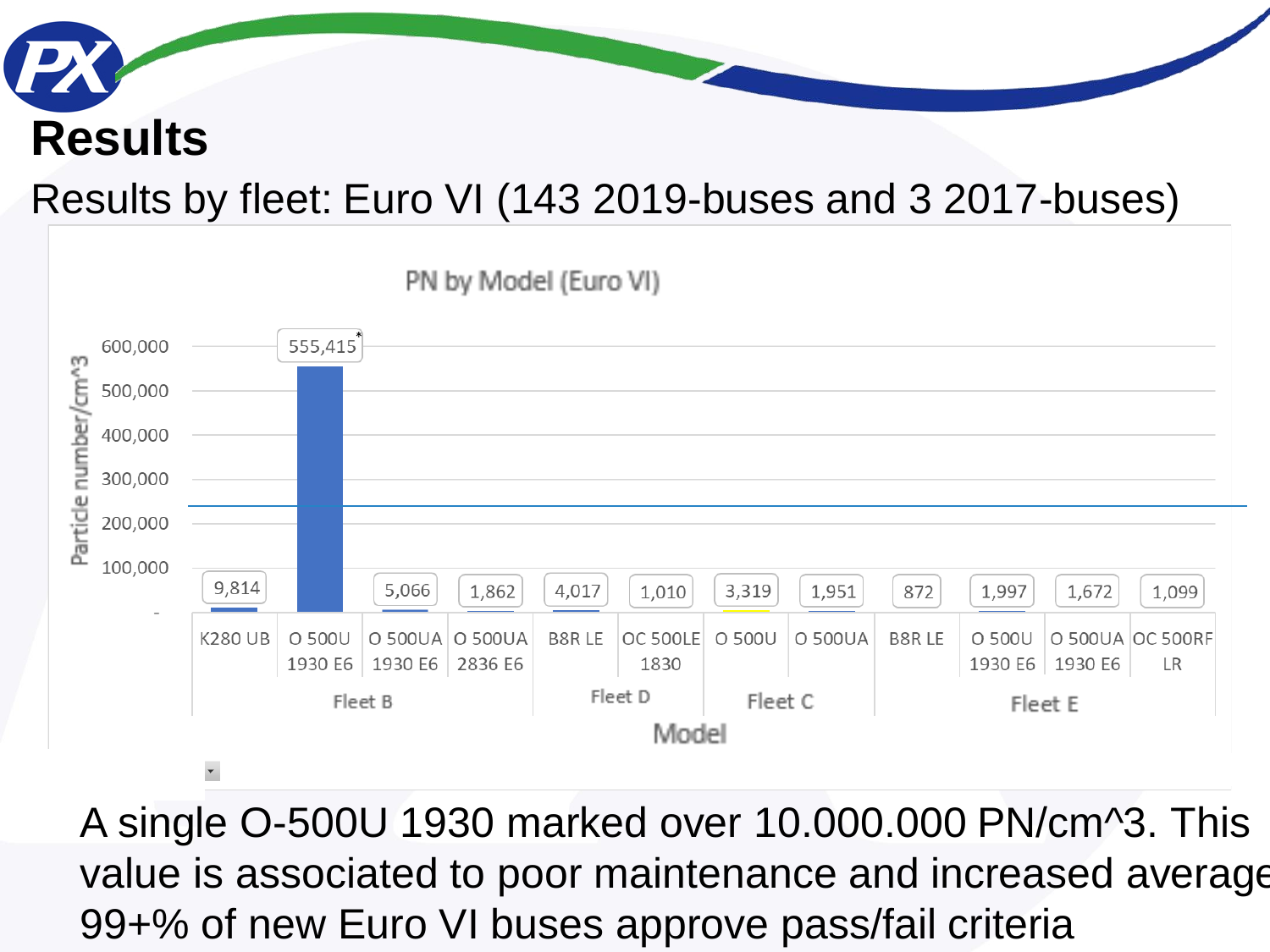## Results overview: Fleet and PN by technology **Results**

Average PN/cm3 by technology and fleet



**EURO VI**  $\equiv$  EURO V Euro III W/O DPF Euro III W DPF

Well mantained Euro III buses with a DPF have lower PN emissions than Euro V.

The new Euro VI buses have the lowest emissions.

Maintenance is very important. The higher emitters have poor maintenance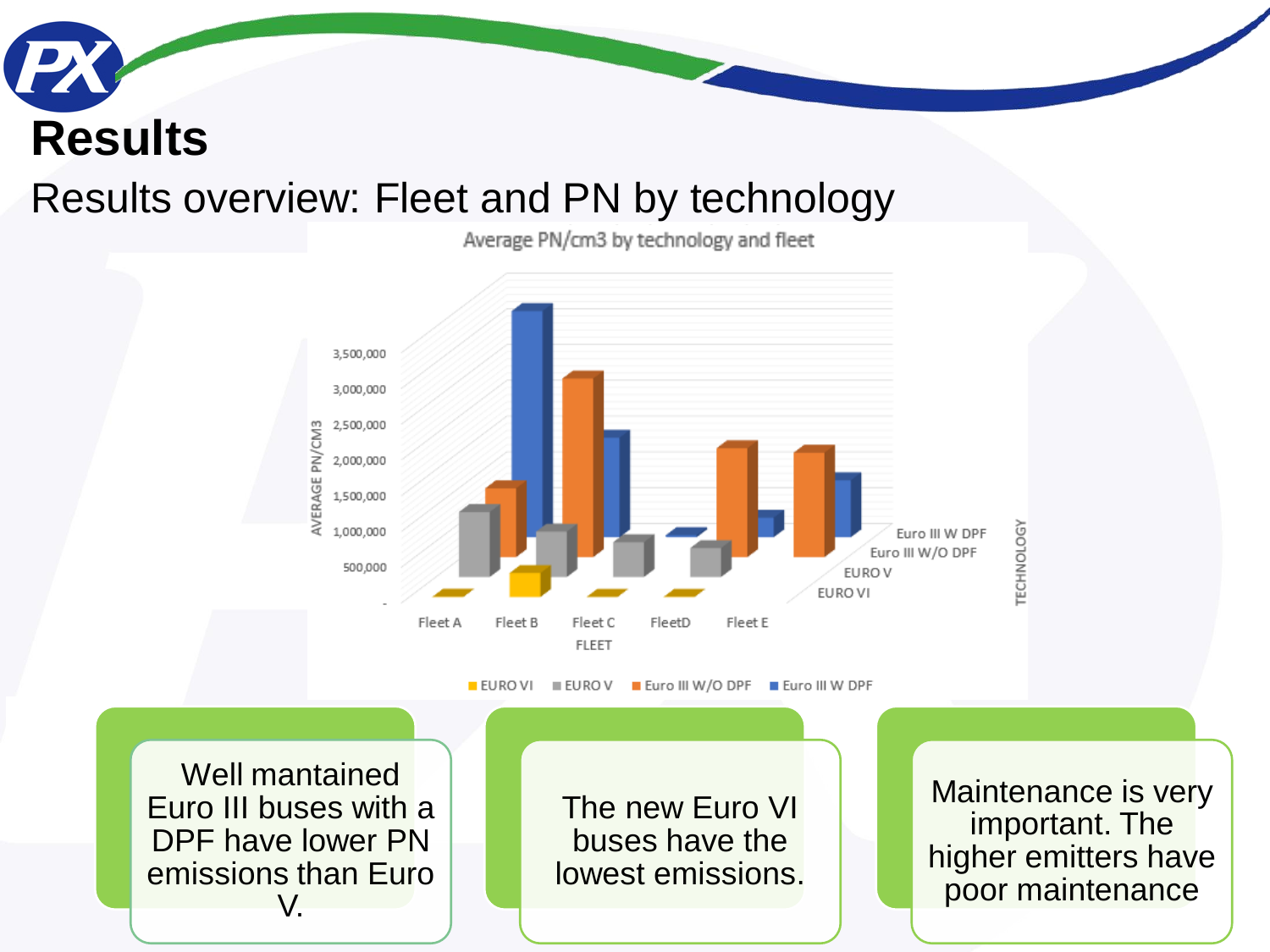

## **Results**

## General comparison of EURO III with DPF, EURO III without DPF and EURO V technologies from lowest to highest for each technology

## Euro VI not because all but one were <15000 PN/cm<sup>3</sup>



Compartiva EURO III C/F, EURO III S/F, EURO V

-EURO III S/f -Euro V -EURO III C/F

### The dirty tail: Every fleet has about 10% of very high polluters 30% of Euro III with DPF would fail PN Criteria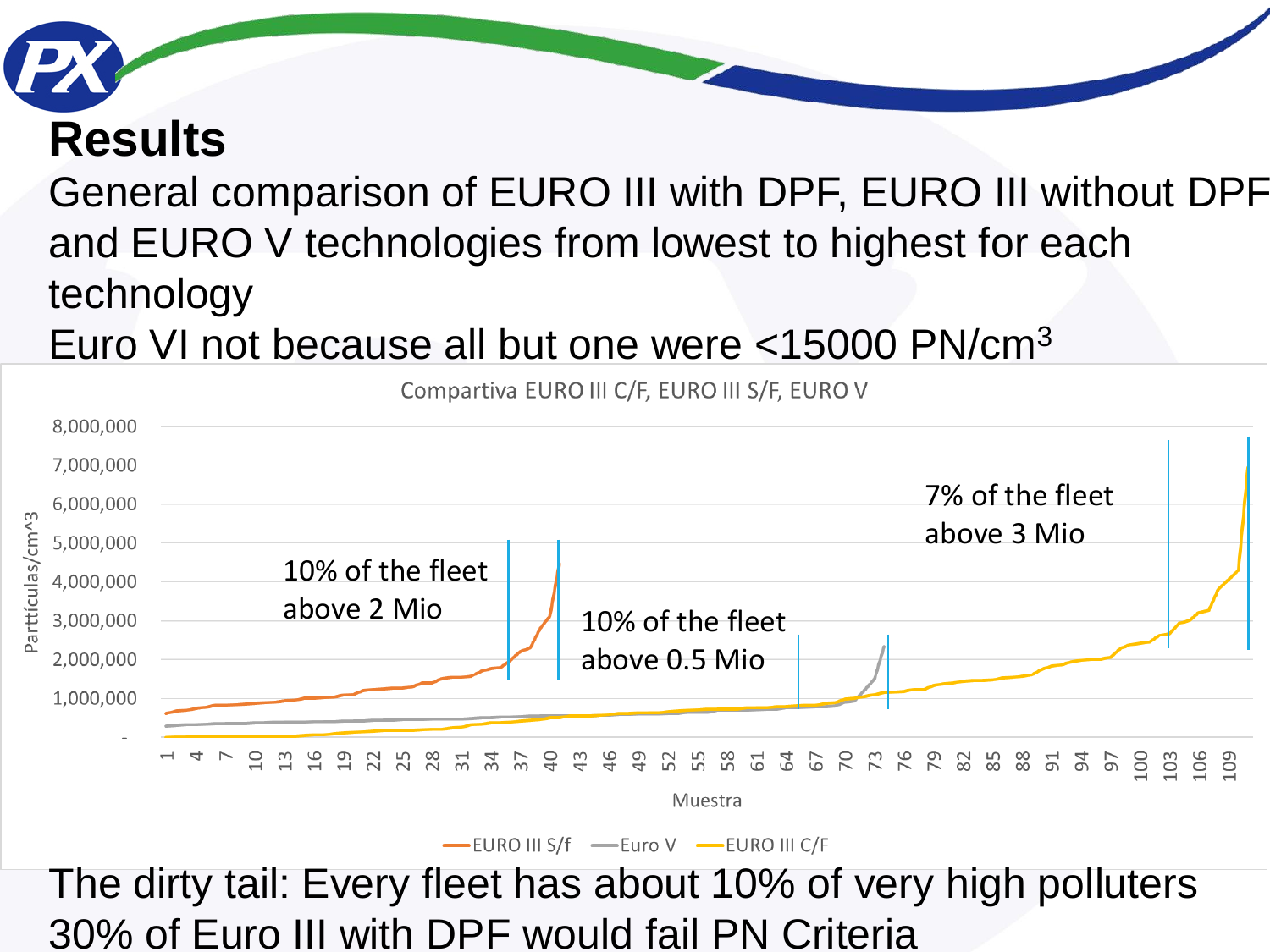## **Conclusions**

- EURO VI is the most efficient technology currently used to reduce particulate matter emissions
- In 4 out of 5 fleets analysed, the particulate filter in Euro III technology helps to reduce the amount of PN.
- Importance of roadside emission control: Enforcement authorities should be equiped with instruments to test vehicles that are high polluting.
- The new instruments presented at this conference seem perfectly suited for this purpose.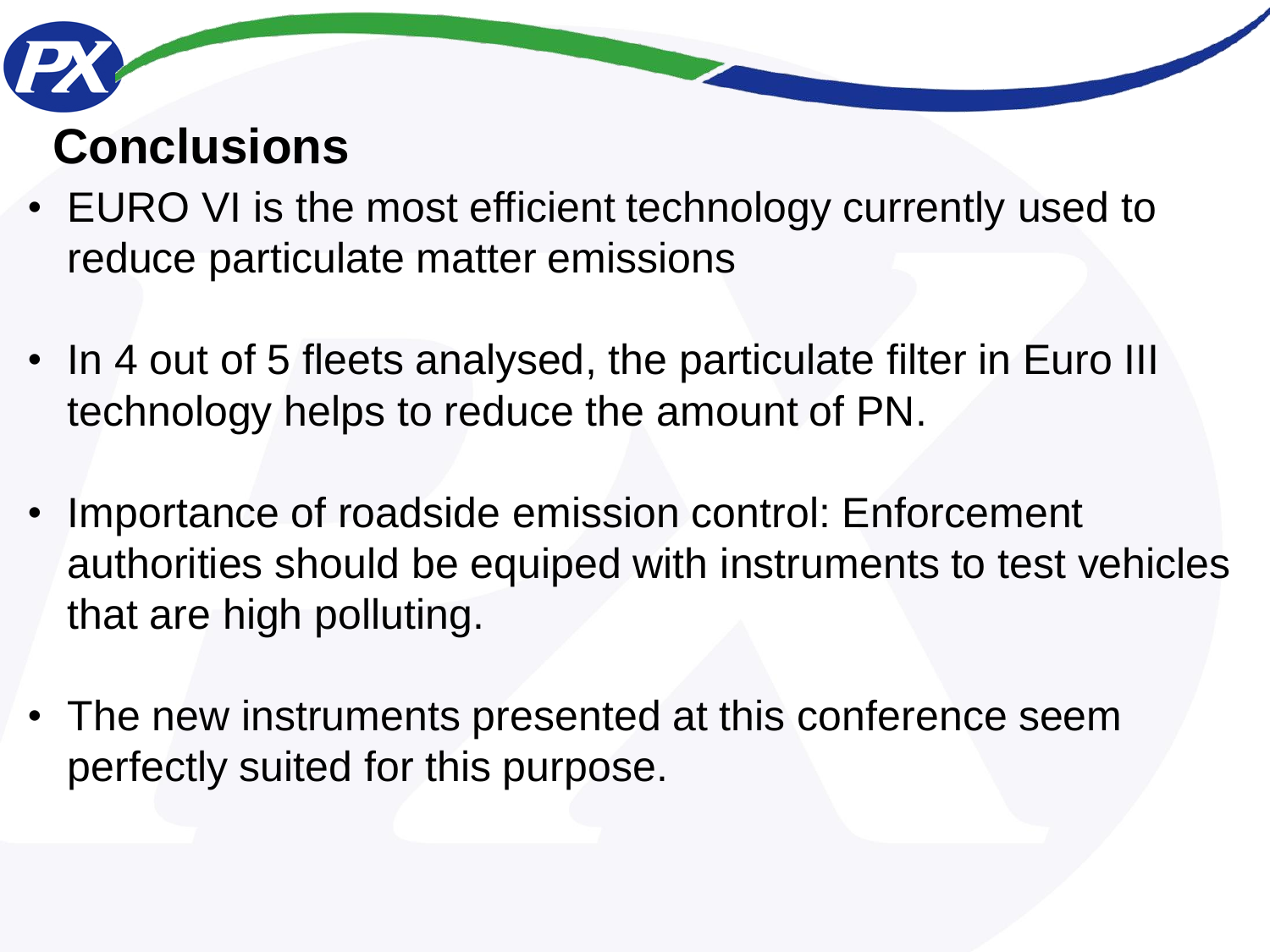## **Conclusions**

- On the basis of the pass/fail level set by Switzerland of 250,000 PN/cm<sup>3</sup> for
	- EURO VI, **99%** of the fleet would **pass.**
	- EURO V, **100%** of the buses would **not pass.**
	- EURO III w/o DPF, **100%** of the fleet **would not pass.**
	- EURO III w DPF, **30%** of the fleet would still **pass after 10+ years of operation.**
- Taking into account DPFs and buses in good codition, EURO III with a DPF is 77% more efficient than EURO V (Without a DPF)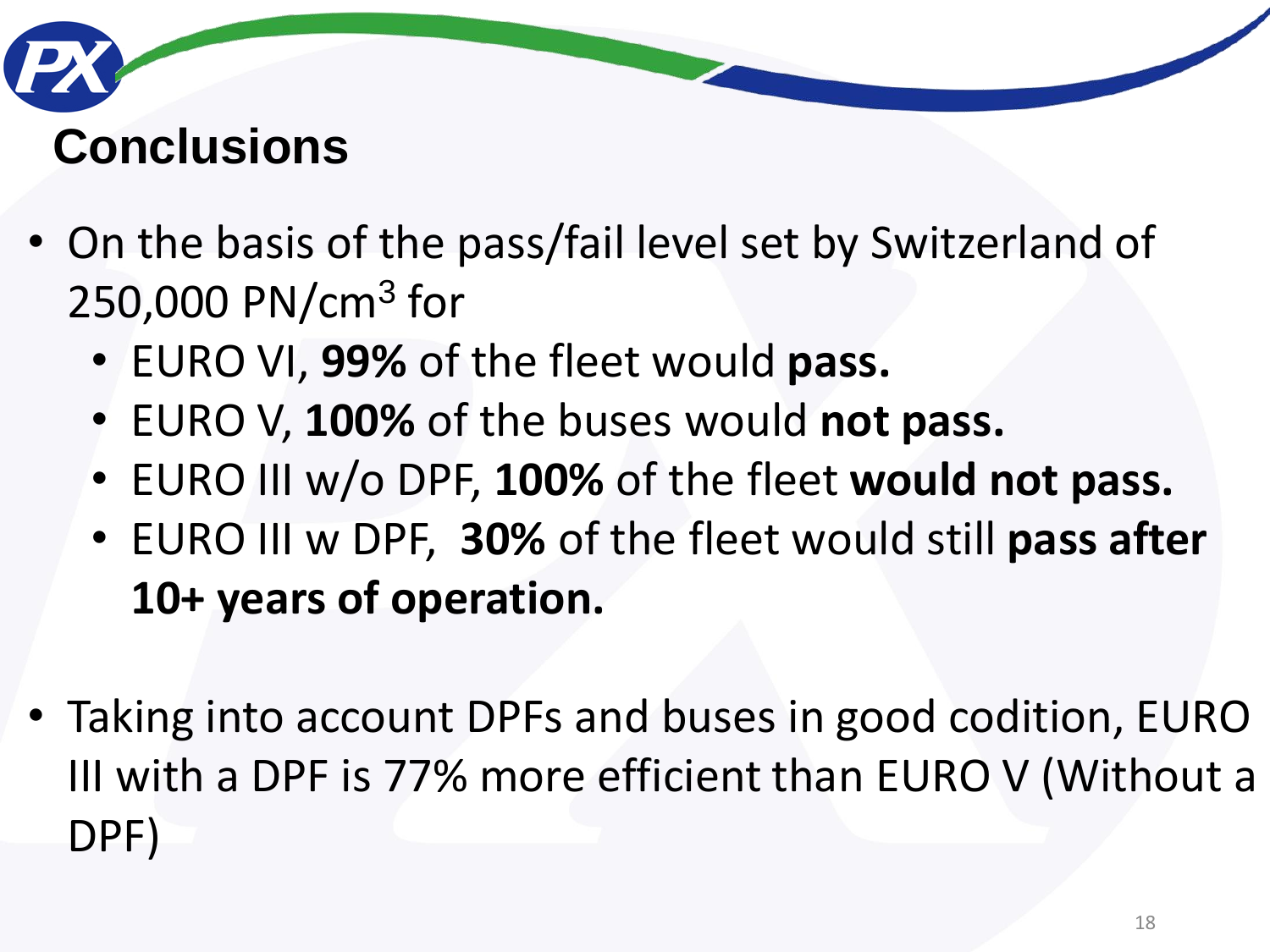# **Conclusions**

- Maintenance is very important
	- Maintenance includes periodic technical control by number count
- To improve overall emissions, the priority should be to eliminate "the dirty tail.
	- Maintenance becomes more important than technology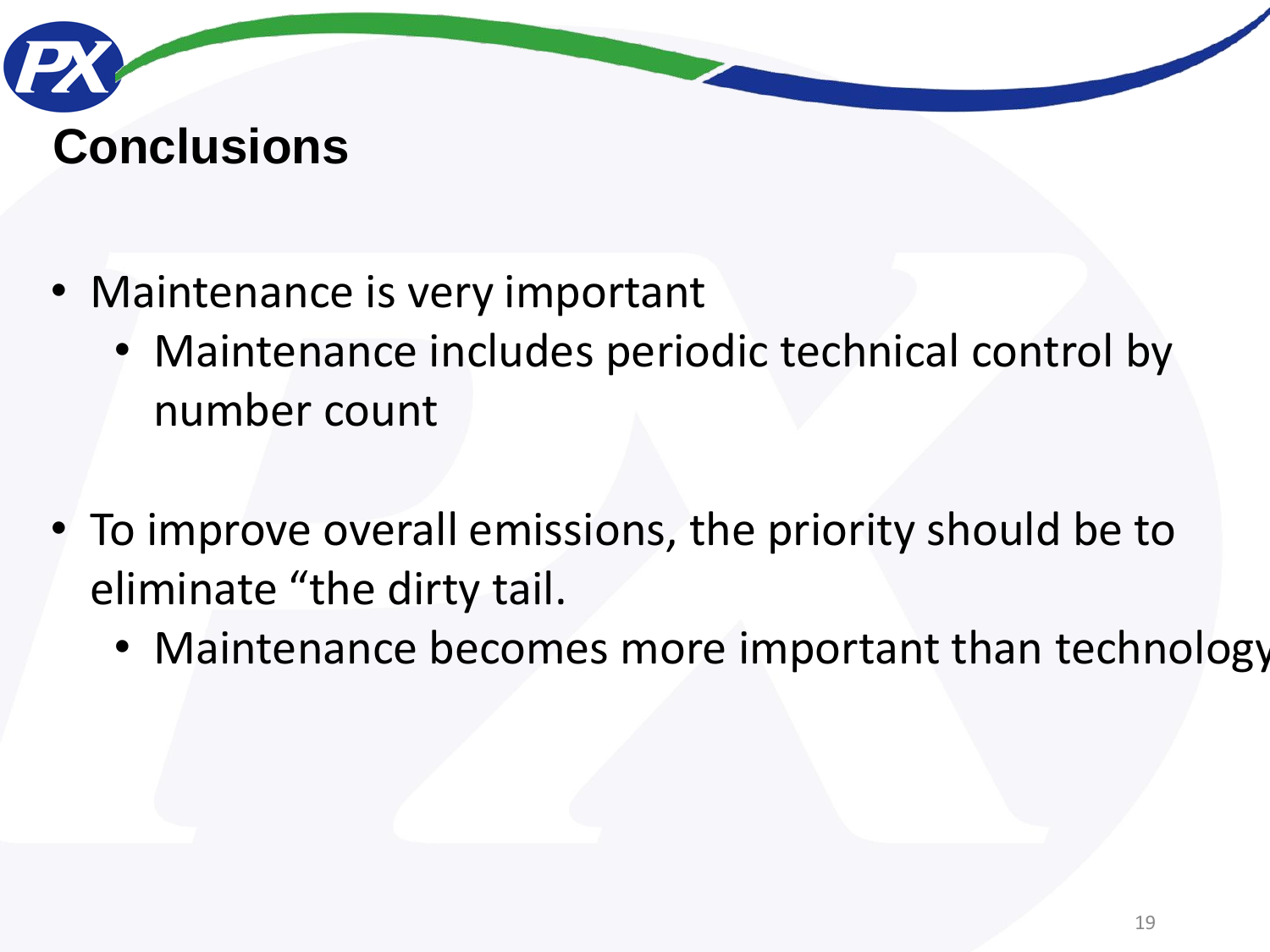# **Bibliography**

Federal Office for the Environment FOEN Air Pollution Control and Chemicals Division (2017). *Particulate number measurement in Switzerland*. fact sheet FOEN. Suiza, pp.1 -2.

The Federal Department of Justice and Police (2012). *Ordinance of the FDJP on Exhaust Gas Analysers (VAMV)*. SR 0.946.526.81. Suiza, pp.1- 9.

Federal Office for the Environment FOEN Air Pollution Control and Chemicals Division 1 (2020). *Construction Guideline Air*. Suiza: O195-0402 / KS, pp.1 - 3.

Zuidgeest, L. (2019). *Phased introduction of a particle test for DPFs in the Netherlands*.

Air Pollution Control and Chemicals Division (2018). *PTI by PN for Construction Machinery*. Suiza: Simone Krähenbühl, pp.1 - 21.

*The Santiago de Chile Diesel Particle Filter Program for Buses of Public Urban Transport: Model Case for Cities of Emerging Countries and Success Story of the Swiss-Chilean Cooperation.*  Swiss Agency for Development and cooperation SDC and Ministerio del Medio Ambiente, Chile